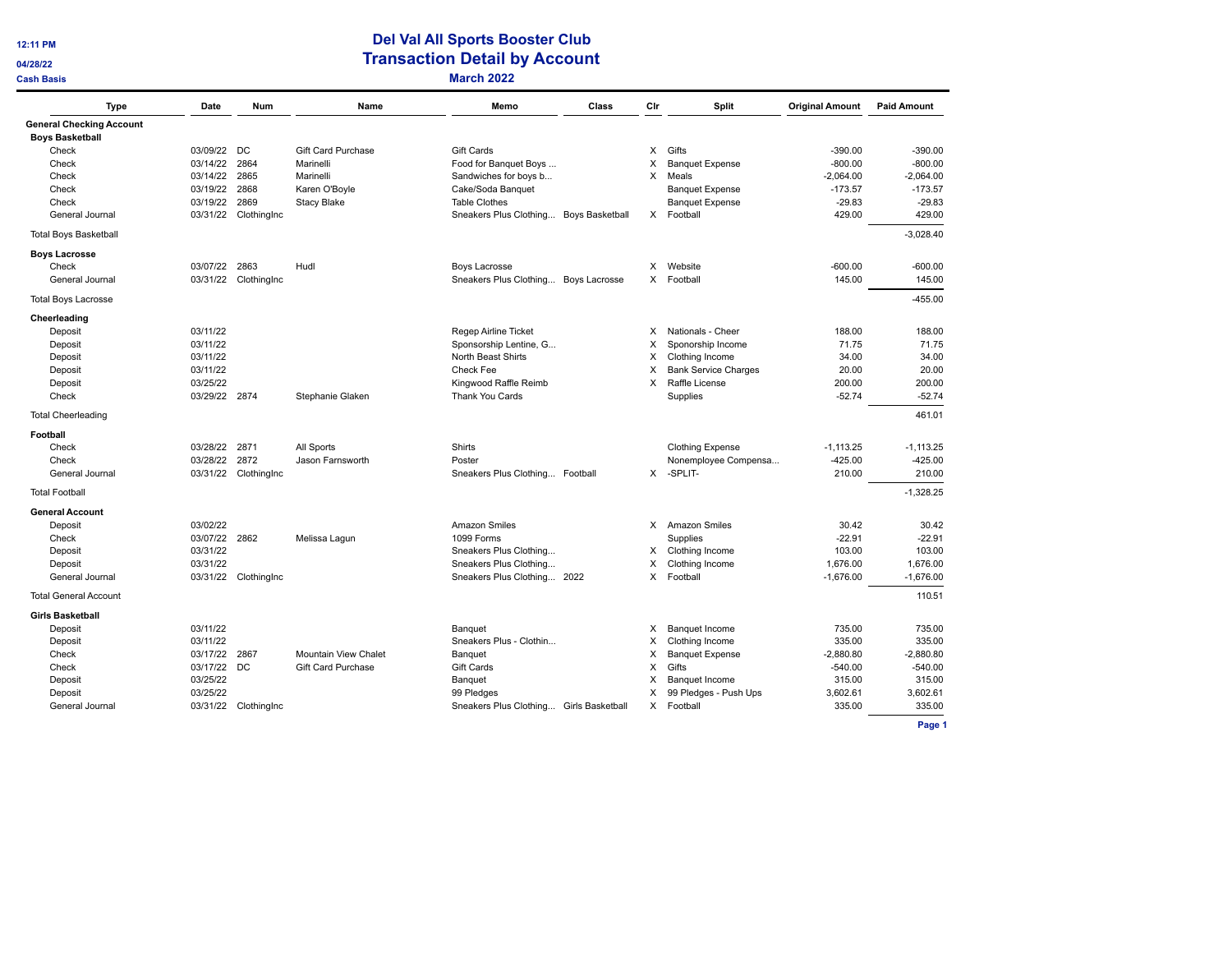**12:11 PM** 

# **Del Val All Sports Booster Club Transaction Detail by Account CONSISTS Cash Basis March 2022**

| <b>Type</b>                                       | Date                 | Num                          | Name               | Memo                                              | Class                                | Cir    | Split                                | <b>Original Amount</b>   | <b>Paid Amount</b>       |
|---------------------------------------------------|----------------------|------------------------------|--------------------|---------------------------------------------------|--------------------------------------|--------|--------------------------------------|--------------------------|--------------------------|
| <b>Total Girls Basketball</b>                     |                      |                              |                    |                                                   |                                      |        |                                      |                          | 1,901.81                 |
| <b>Girls Lacrosse</b><br>Check<br>General Journal | 03/15/22             | 2804<br>03/31/22 ClothingInc | Stephanie Rifflard | Clothing<br>Sneakers Plus Clothing Girls Lacrosse |                                      | X<br>X | <b>Clothing Expense</b><br>Football  | $-294.00$<br>367.00      | $-294.00$<br>367.00      |
| <b>Total Girls Lacrosse</b>                       |                      |                              |                    |                                                   |                                      |        |                                      |                          | 73.00                    |
| Softball<br>General Journal                       |                      | 03/31/22 ClothingInc         |                    | Sneakers Plus Clothing Softball                   |                                      | X.     | Football                             | 190.00                   | 190.00                   |
| <b>Total Softball</b>                             |                      |                              |                    |                                                   |                                      |        |                                      |                          | 190.00                   |
| <b>Total General Checking Account</b>             |                      |                              |                    |                                                   |                                      |        |                                      |                          | $-2,075.32$              |
| <b>Banquet Income</b><br>Deposit<br>Deposit       | 03/11/22<br>03/25/22 |                              |                    | Banquet Nolan, White,<br>Banquet                  | Girls Basketball<br>Girls Basketball |        | Girls Basketball<br>Girls Basketball | $-735.00$<br>$-315.00$   | $-735.00$<br>$-315.00$   |
| <b>Total Banquet Income</b>                       |                      |                              |                    |                                                   |                                      |        |                                      |                          | $-1,050.00$              |
| Fundraising<br>99 Pledges - Push Ups<br>Deposit   | 03/25/22             |                              |                    | 99 Pledges                                        | Girls Basketball                     |        | Girls Basketball                     | $-3,602.61$              | $-3,602.61$              |
| Total 99 Pledges - Push Ups                       |                      |                              |                    |                                                   |                                      |        |                                      |                          | $-3,602.61$              |
| <b>Amazon Smiles</b><br>Deposit                   | 03/02/22             |                              |                    | Amazon Smiles                                     | 2022                                 |        | General Account                      | $-30.42$                 | $-30.42$                 |
| <b>Total Amazon Smiles</b>                        |                      |                              |                    |                                                   |                                      |        |                                      |                          | $-30.42$                 |
| Sponorship Income<br>Deposit                      | 03/11/22             |                              |                    | Sponsorship Lentine, G Cheerleading               |                                      |        | Cheerleading                         | $-71.75$                 | $-71.75$                 |
| <b>Total Sponorship Income</b>                    |                      |                              |                    |                                                   |                                      |        |                                      |                          | $-71.75$                 |
| <b>Total Fundraising</b>                          |                      |                              |                    |                                                   |                                      |        |                                      |                          | $-3,704.78$              |
| <b>Nationals - Cheer</b>                          |                      |                              |                    |                                                   |                                      |        |                                      |                          |                          |
| Deposit                                           | 03/11/22             |                              |                    | Regep Airline Ticket                              | Cheerleading                         |        | Cheerleading                         | $-188.00$                | $-188.00$                |
| <b>Total Nationals - Cheer</b>                    |                      |                              |                    |                                                   |                                      |        |                                      |                          | $-188.00$                |
| Program Income<br><b>Clothing Income</b>          |                      |                              |                    |                                                   |                                      |        |                                      |                          |                          |
| Deposit                                           | 03/11/22             |                              |                    | Sneakers Plus - Clothin                           | Girls Basketball                     |        | Girls Basketball                     | $-335.00$                | $-335.00$                |
| Deposit                                           | 03/11/22             |                              |                    | North Beast Shirts<br>Sneakers Plus               | Cheerleading                         |        | Cheerleading                         | $-34.00$                 | $-34.00$                 |
| Deposit<br>Deposit                                | 03/31/22<br>03/31/22 |                              |                    | Sneakers Plus Clothing                            | 2022<br>2022                         |        | General Account<br>General Account   | $-103.00$<br>$-1,676.00$ | $-103.00$<br>$-1,676.00$ |
| <b>Total Clothing Income</b>                      |                      |                              |                    |                                                   |                                      |        |                                      |                          | $-2,148.00$              |

**Page 2**